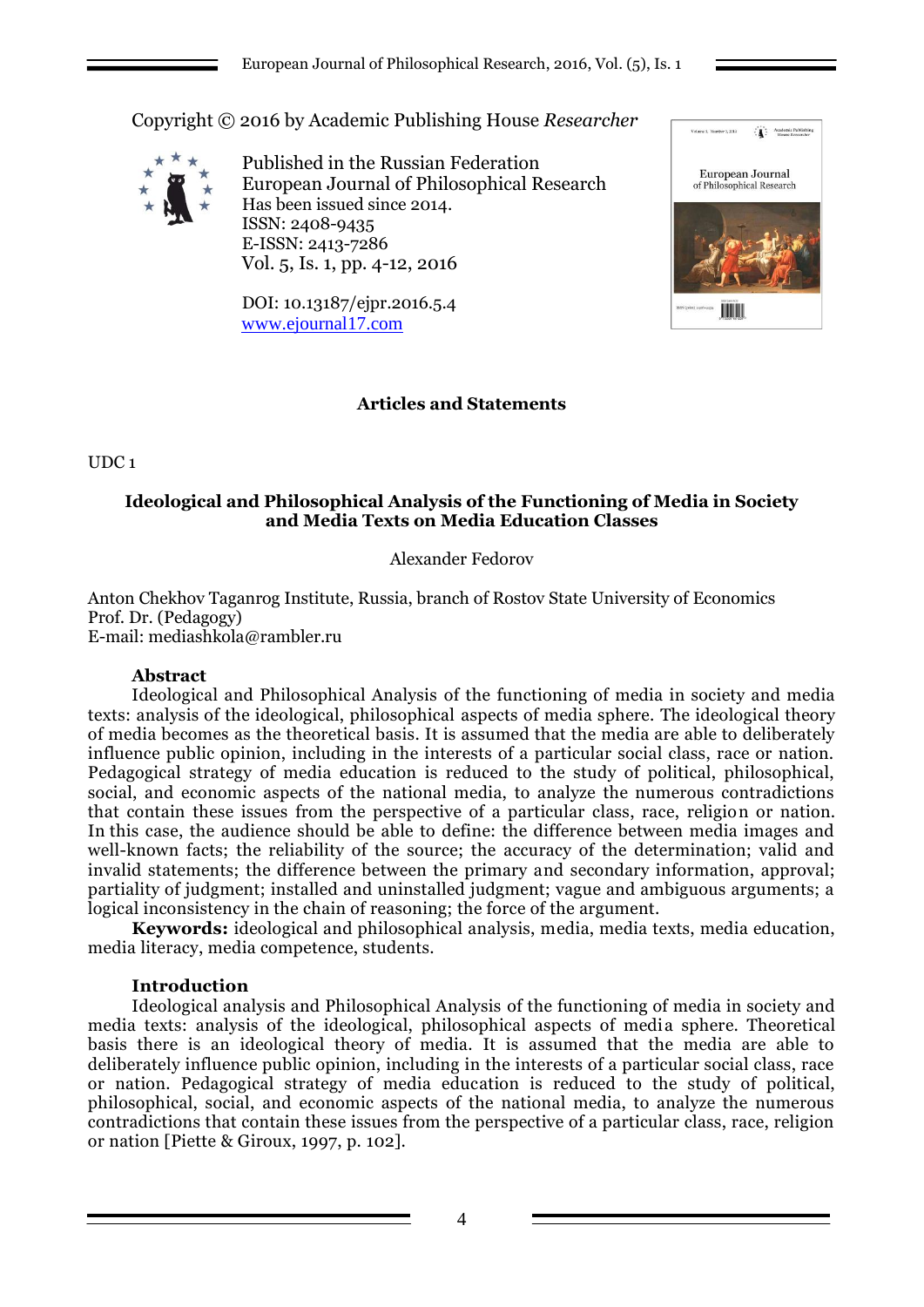## **Materials and methods**

The modern Russian and Western literature about ideological and philosophical Analysis of the functioning of media in society and media texts was the main material for this article. Method of study of the key concepts of *representation* suggests that different media texts correspond to reality, they are not a mirror image of it, and create their own version of virtual reality. The study of this concept is closely related to such concepts as *media agency, media audience, media language, media category and media technology*. In addition, each of these aspects affect the representation of media text (including its ideological and philosophical sense).

The task to develop creative and critical thinking of the audience is very important. For example, practical exercises on creating media texts (drawing on the concept of *agency, category, language, technology, audience, representation*), problem analysis of media content (relying on the concept of *category, language, technology*), the study of problematic situations related to production (*agency* et al.), distribution and perception (*audience, representation*), modeling a situation or process (*agency, technology, audience* et al.) using a role-playing game.

The authors of a considerable number of research criticized creators of popular culture, who used improper methods of psychological pressure (constant repetition of facts, regardless of the truth), distortion of facts and trends, selection of the negative features in the image of political opponents, "sticking labels", "playing folksy", a reference to the authorities in order to justify a lie, etc. But among the creators of popular culture always been an honest professionals who are building their own stories based on humanistic values, and another creators: politically and commercially biased.

Supporters of the ideological approach usually have scrutinize typology of media influences (or "effects"), among which are:

- cognitive effects: short-term; intensive, an extensive;

- effect relations: creating views; vaccination / change / strengthening opinion;

- emotional effects: short reaction;

- physiological effects: temporary illusion of fight / flight; temporary sexual arousal;

- behavioral effects: imitation; activation (i.e., for example, activation of purchases through advertising) [Potter, 2001, pp.262-263].

In this case, the subject of media literacy education is a media system and its functioning in society, human interaction, the language of the media and its use. As goals are distinguished: creating a culture of interaction with the media, the development of perception of different types of information, skills of analysis and interpretation of media texts, critical thinking, learning various forms of self-expression with the help of the media, the development of creative abilities in the field of media.

Understanding of the term *media agency* (in the sense of a source of information and media people who own, create and distribute media texts) preschoolers' may seem far removed from the understanding of sixteen, but it is important to see the connection between them. Everyone is aware that any texts not arise by themselves, but are – even if they do not know by whom and for what purpose.

The theory of media education as the development of critical thinking (as, indeed, and cultural studies) suggests that older students should seek to understand more complex issues – such as the pressure of the state system, in varying degrees, affecting the media censorship (in particular, age restrictions on the sale, rental and demonstration of media texts), the division of functions in media production, media production funding sources, etc. But anyway, the key here is to understand the difference in the sense of a media text, depending on how the *Agency* it was created (or commissioned by a company, for example, *Christian Dior* or *Sony*).

Many teachers in this sense, have a good result of studies consider not simply memorizing information by the audience, but their ability to set key questions. For example: "Why is there such a book was published in a small edition, and this something – big?", "Why did the director A. received in Hollywood \$ 300 million to make a film, and director B. always work with a relatively small budget?", etc.

The methodology of cultural studies paradigm of media literacy education use both approaches: *critical thinking* and *practical*. In particular, students can more understand the key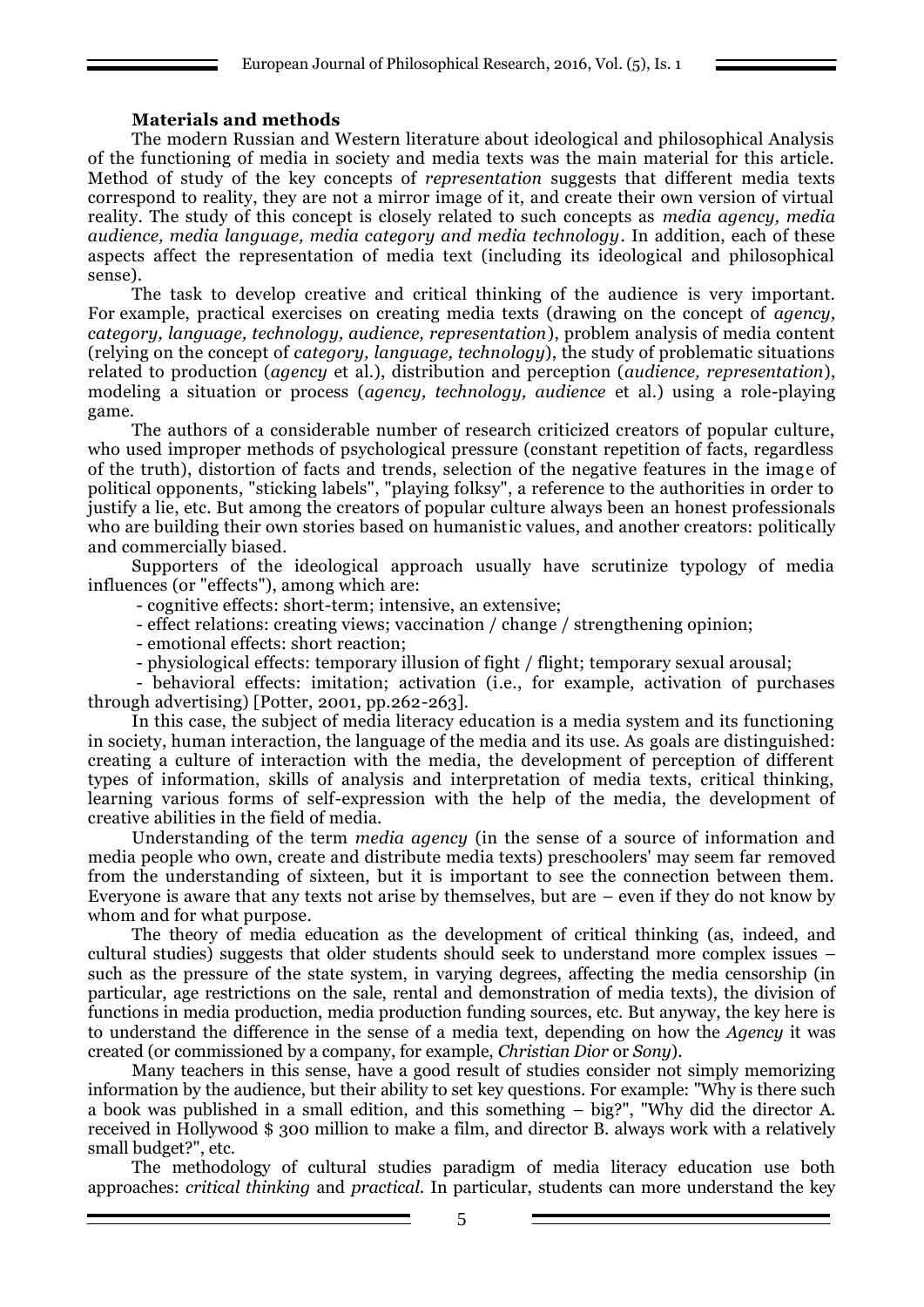concept of *media agency* into the practice (for example, role game "Agency"). Good way is the role game about "financiers of media production", "editors", "censors", etc.

As already mentioned, one of the main objectives of media literacy education in modern conditions is the development of critical thinking of the audience in relation to the different media texts, disseminated through the mass media. However, the full development of critical thinking of the audience cannot be without her acquaintance with the typical objectives, methods and techniques of manipulative media impacts, its socio-psychological mechanisms, without problem analysis information, including ideological and philosophical.

Here is a list of anti-manipulative media educational technologies:

- identification and show of social and psychological mechanisms used by the authors of media texts focused on manipulative effect;

- analysis of methods and techniques, which are the media text's creators are trying to achieve the desired effect;

- attempt to understand the logic of the author's thinking, revealing the author's conception, the auditor's assessment of the concept of a media text;

- "sifting" of information (a reasoned selection of true and false in the materials of the press, television, radio, etc., clarification of information, comparison with the actual facts, etc.);

- removing information's halo: "typical", "vulgar", "credibility";

- critical analysis of the goals and interests of *agency*, that is a source of information;

- description of manipulative ideological influences in a particular media text: "orchestration" ("constant repetition"), "prejudiced selection", "sticking labels, creating an image of the enemy", "guidance blush, creating a positive image," "transfer" (transfer of properties from one object to another), "reference to the authorities", " simplification", "distraction / refocusing", lies, half-truths, etc.

Of course, such an approach is useful in carrying out activities under certain conditions. First of all, it must be based on theoretical training audience. This can include classroom training right in practice direct problem analysis information, but, in my opinion, the preliminary general theoretical acquaintance with the typical audience objectives and methods of the manipulative media exposure greatly facilitates the process of further studies.

A critical analysis of selected political information is very good for the TV-news, but not useful for art house media text, because students must understand the difference between a particular political interest in reality and more multi-faceted impact of the work culture. And if the person is not prepared to perceive information in its various forms, this person cannot fully understand and analyze of media texts, unable to resist the manipulative media effects.

One of the most pressing issues related to ideological aspects of the manipulative media influence – violence on the screen. Undoubtedly, few people try to imitate violent action. But it exist the "addiction" to the media violence, mindless consumption of episodes with numerous scenes of murder, torture, etc., the indifference, the inability of a normal human reaction to the compassion of others.

The purpose of consideration of this aspect on media literacy education lessons is critical analysis. For example, discover the true essence of the negative character, easily killing dozens of people, who try to show of violence as a "game", "joke", etc.

I think one of the effective game form – "Investigation", the essence of which is as follows. The audience is invited to investigate the crimes of several characters of media texts, containing scenes of violence. The task: to identify improper, illegal, cruel, inhumane actions of these characters, which may, among other things supplied by the authors in the "fun" and "playful" forms. Thus, gathering compelling "evidence", the audience builds the final charge against the authors ("Agency") of various media texts, manipulative scenes of violence.

In this case, the audience should be able to define: 1) the difference between media images and well-known facts; 2) the reliability of the source; 3) the accuracy of the determination; 4) valid and invalid statements; 5) the difference between the primary and secondary information, approval; 6) partiality of judgment; 7) installed and uninstalled judgment; 8) vague and ambiguous arguments; 9) a logical inconsistency in the chain of reasoning; 10) the force of the argument [Beyer, 1984, p.56].

6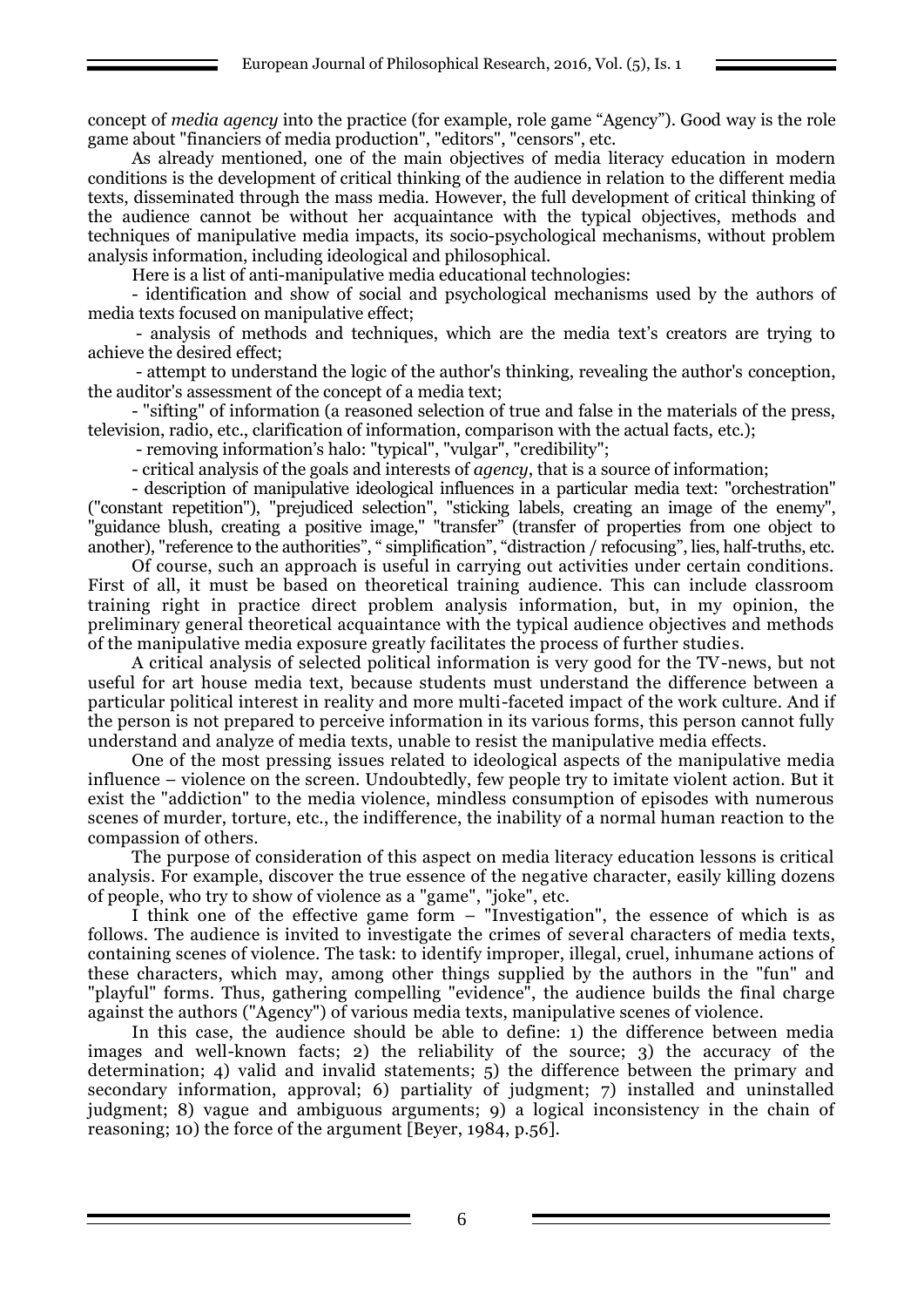#### **Discussion**

Analysis of the ideological concept of media shows that in the 1920's – early 1980's was two main options – the Western and Soviet. In the first case, media educators have focused on the critical analysis of political, philosophical, social and economic aspects of media texts in their countries. In the second case, media educators (for example, from the so-called "socialist camp") believed to be critically analyze media texts by the capitalist West. "Socialist" media production (especially directly promotes the official ideology) was originally considered to be politically correct, so completely eliminated the scope of this kind of critical analysis (except in rare cases of "manifestations of trends revisionism") [for example: Lacis, Keylina, 1928; Uritzky, 1954].

Now the ideological theory of media largely lost its former position, but in some way transformed to the area of national-regional, religious, socio-political approach to media and media texts. And teachers of some states and nations strive to protect students from the expansion of American popular culture (similar to "protectionist" media education theory). In the countries of the "third world" (for example, Latin American, Asian, Arab) is becoming a popular active opposition of media globalization (that is, again, Americanization). In addition, the ideological theory of media education, no doubt, has a common ground with more popular in the West media education – the development of critical thinking. For both one and the other to ask questions about whose interests is this or that media information, and what groups it is designed. And the audience must not only develop of "critical thinking", but also make analysis of the mechanisms of ideological influence and values of certain information [Masterman, 1988; 1994; 1997].

D. Buckingham wrote that the views of L. Masterman largely represent the transformation of the ideological approach but he has not the active attention for cultural studies aspects [Buckingham, 1990, p. 7].

Some theories of media literacy education (for example, "practical" media education) ignore of a key concept *media audience*. It should be noted that a genuine interest in the concept of *audience* appeared in media literacy education since 1960s. Before this time many supporters of "protectionist injection" (inoculatory approach in media education), in general, thought that the media has a direct impact on the behavior and attitudes supposedly homogeneous audience, and other media educators rashly believed that the audience's problems – these are the problems of sociology and psychology, but not a topic for training sessions on media material.

Students' audience, even the same age, have very differentiated interest and level of preparedness for any activity. Here play the role of factors such as heredity, macro / micro environment, previous experience of education and training. Therefore, students' perception of the same media text of the same study group can be different. In addition, my practical experience shows that in many cases, the audience tends to conform the perception and evaluation of media texts. Students can use different reactions from the contacts with the same media texts alone, in the company of peers, parents, in the classroom with the teacher, etc. That is why the method works with the key concept of *audience* maybe start from the lessons it involves a discussion of such situations. The materials for students' collective discussion – amateur photos, videos, posters, newspapers, etc.

I suppose, the progress in this type of media literacy works will appear when the students will gain the ability to discuss the range and diversity of audience reactions, as well as related issues of taste, compliance, laws and codes of practice, censorship and legal issues. All this can be investigated by means of practical and critical work. At a more advanced level, students can study the theory on the effects of media on the audience, as well as how the audience accepts or rejects some media texts.

### **Results**

Ideological and philosophical analysis of media texts implies a number of creative tasks [BFI, 1990; Semali, 2000, pp.229-231; Berger, 2005; Nechay, 1989, pp.267-268; Fedorov, 2004, pp. 43-51; Silverblatt, 2014; Potter, 2014, but I substantially supplemented and revised this cycle of tasks]: literary analytical, role-playing, fine-simulation. Each of these tasks includes analysis of the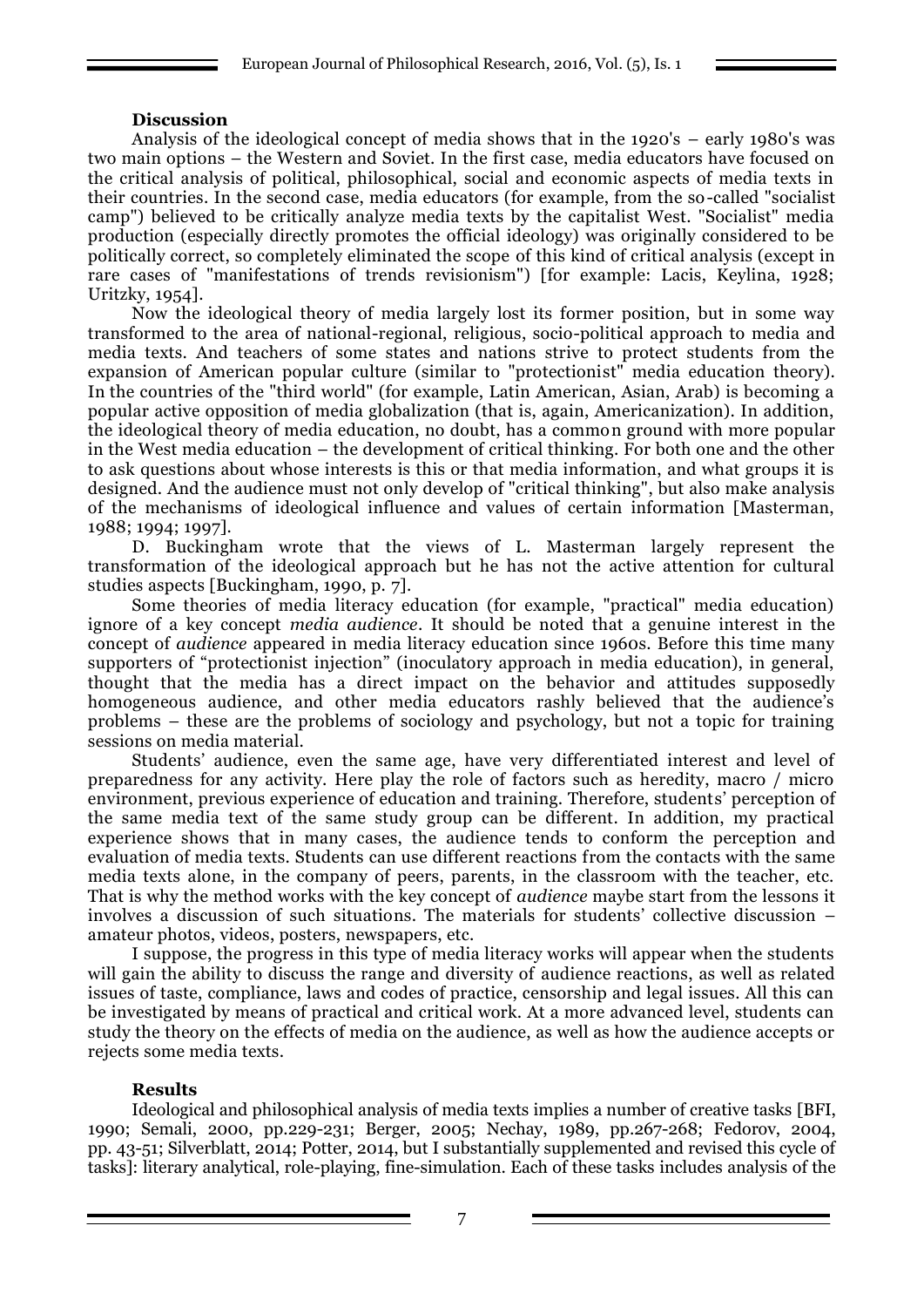key aspects of media literacy education [*media agencies, media categories, media language, media technologies, media representations, media audiences,* etc.].

*Cycle of literary and analytical creative tasks for ideological and philosophical analysis of media texts in the student audience:*

*Media agencies:*

- analysis of information about who owns the media and monitors in the country;

- analysis of the key titles on the front pages of various newspapers, the attempt to draw conclusions about their political, genre orientation;

- research the situation related to the closure or prohibition of a particular source of media (newspapers, magazine, film), a political media company for / against this or that politician.

*Media / media text categories:*

- analysis of similar genre of media texts of different countries in order to prove that the same genre can be interpreted in different ways – depending on the social, political, ideological, philosophical, national position of authors.

*Media technologies:*

- analysis of how the use of different media technologies may be due to ideological influence. *Media languages:*

- analysis of media language (visual, audio, audio-visual) and how it can be used to enhance the manipulative ideological influence on the audience;

*Media representations:*

- analysis of the volume of a media (newspapers, TV), dedicated to the political and ideological image (photographs, drawings, etc.) and volume for verbal texts (articles, dialogs, etc.) on the ideological, political theme. Subsequent determination of political, ideological bias of media texts;

- writing of essay (3-4 pages) "The Ideological concept of media texts on a contemporary theme";

- analysis of a news program in terms of the presence / absence of transmission attempts of manipulative ideological effects (ambiguities figure of silence, "sticking labels", "orchestration" (ie in the form of psychological pressure constant repetition of certain facts, regardless of the truth), "selection" (i.e., the selection of certain trends - for example, only positive or negative); "transfer" (transfer any qualities (positive, negative) to another phenomenon (or person); "evidence" – a reference to the authorities in order to justify an action, or that slogan, "playing folksy" (the most simplified forms of information);

- analysis, comparison of ideological orientation of TV-news in three different channels within the same day, identifying similarities and differences, a comparison of these plots with TV news in the press, which appeared in print the next day;

- analysis of media text on the political theme, based on documentary evidence. The study of regional geographic, political, philosophical, and historical materials relating to the topic and the time period. Comparison of the studied materials with the image of political events in the media text (the image of the country, nation, race, nationality, social system, ideology, political administration, philosophy, justice, education, employment, etc.);

- comparison of several points of view (e.g., professional journalists, art critics) on political developments, its philosophical significance;

- location of abstracts in order of importance to understand and describe the ideology and philosophy of a particular media text;

- description and analysis of a particular episode of a media text on the political theme, including ideology, philosophical concept, etc.

*Media audiences:*

- writing of essay (3-4 pages) "The ideological influence of books, TV and press on the youth".

*Cycle role game creative tasks for ideological and philosophical analysis of media texts in the classroom at the student audience:*

*Media agencies:*

- role game on hypothetical search of sponsors for media project with those or other ideological and / or philosophical orientation;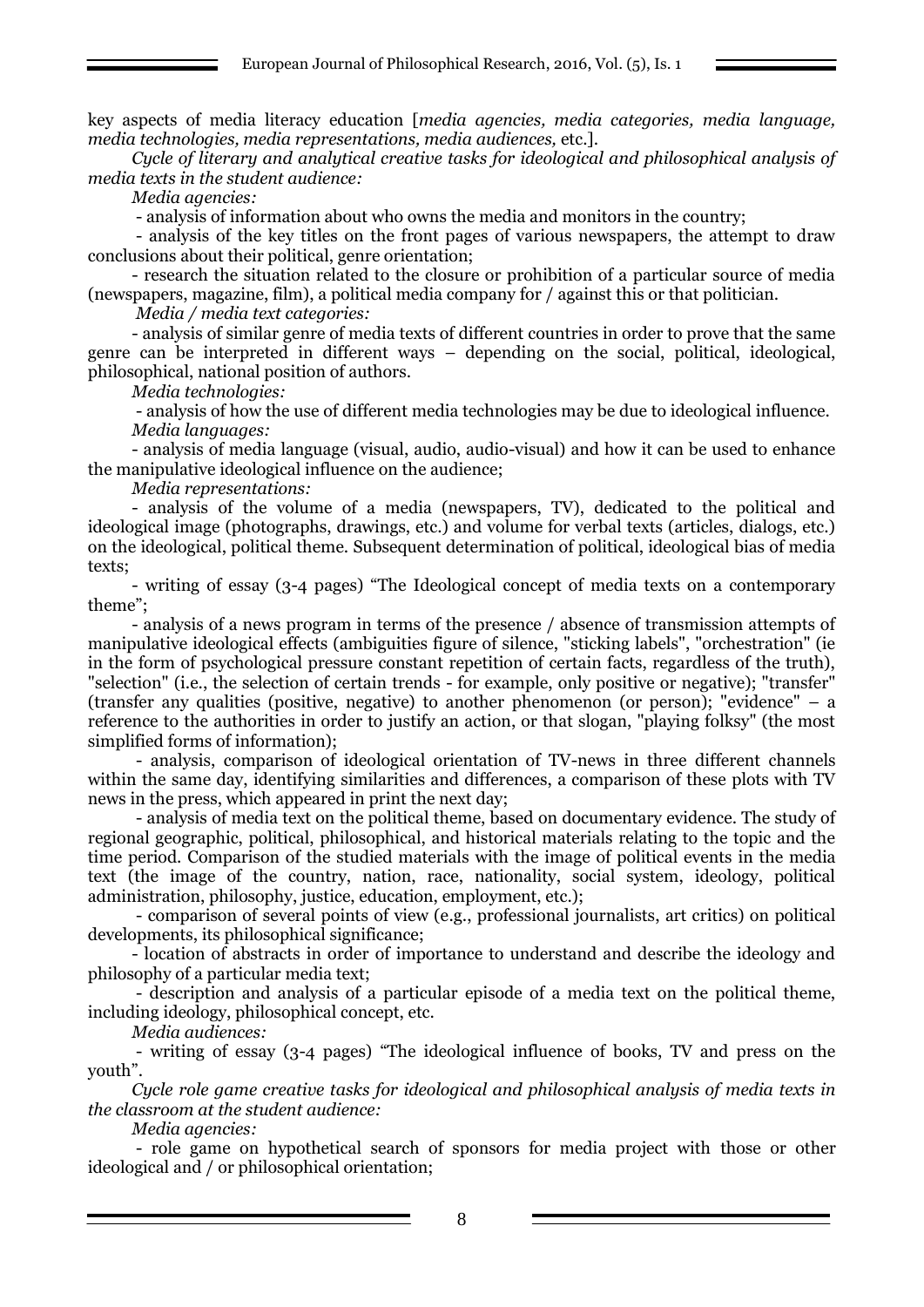- role game on the situation related to the closure or prohibition of a particular source of media (newspapers, magazine, transfer, film), a political media company for / against this or that politician;

*Media / media text categories:*

- role game on the decisions about the plot on the ideological theme in different media genres;

*Media technologies:*

- role game about what different media technologies may be due to ideological influence.

*Media languages:*

- role game on the dispute of the "authors" about how the tools of media language (visual, audio, audio-visual) can be used to enhance the manipulative ideological influence their future work on the audience.

*Media representations:*

- "Interview" (role game interviews with various "characters" media text - with an emphasis on ideological and philosophical issues);

- role game: "press conference" with authors of media text ("writer", "director", "actors", "producer" and others.) with question about ideology an philosophy of authors' ideas;

- role game on "international meeting of media criticism" (the analysis of a various ideological and philosophical aspects of the media and media texts);

*Media audiences:*

- Advertising campaign, media text sale to potential buyers (publishers, TV-channels) in view of its ideological and / or philosophical orientation;

In fact, the role game activities complement and enrich students' skills acquired during the literary analytical game workshops.

*Graphic-cycle simulation creative tasks for ideological and philosophical analysis of media texts in the classroom at the student audience:*

*Media agencies:* 

- create draw comics on the topic of search hypothetical sponsors for media project with ideological / philosophical orientation.

- create a series of drawings on the theme of the situation related to the closure or prohibition of a particular source of media (newspapers, magazine, transfer, film), a political media company for / against this or that politician.

*Media / media text categories:*

- work with ideological stereotypes (the audience is invited to fill in the appropriate table). *Media technologies:*

- create a comics on the topic of how the use of different media technologies may be due to ideological influence.

*Media languages:*

- Analysis of the frame (photos, posters, advertising posters) from ideological and philosophical point of view.

*Media representations:*

- read scenic line (for example: "He goes into the crowd of anti-war demonstrations, without noticing the approaching Police ..."). Training (using sheets-frame) series of frames "the film adaptation of this scenic line;

- create advertising, posters, collages or dioramas on the ideological, political, philosophical theme based on texts and images clippings from old newspapers / magazines with additional drawings;

*Media audiences:*

- create cartoon comic based on those or other media texts on political, ideological, philosophical theme, intended for adult audiences;

- create visual media texts on political or philosophical theme, intended for a specific audience, foreseeing how the audience might react to such products.

The next series of media literacy education classes is problematic group discussions about media texts in terms of their ideology and philosophy. There can be used the following tasks:

- comparison of media critics' reviews and discussion, associated with the problems of the median ideology and philosophy;

- preparing essays devoted to the ideological, philosophical problems of media culture;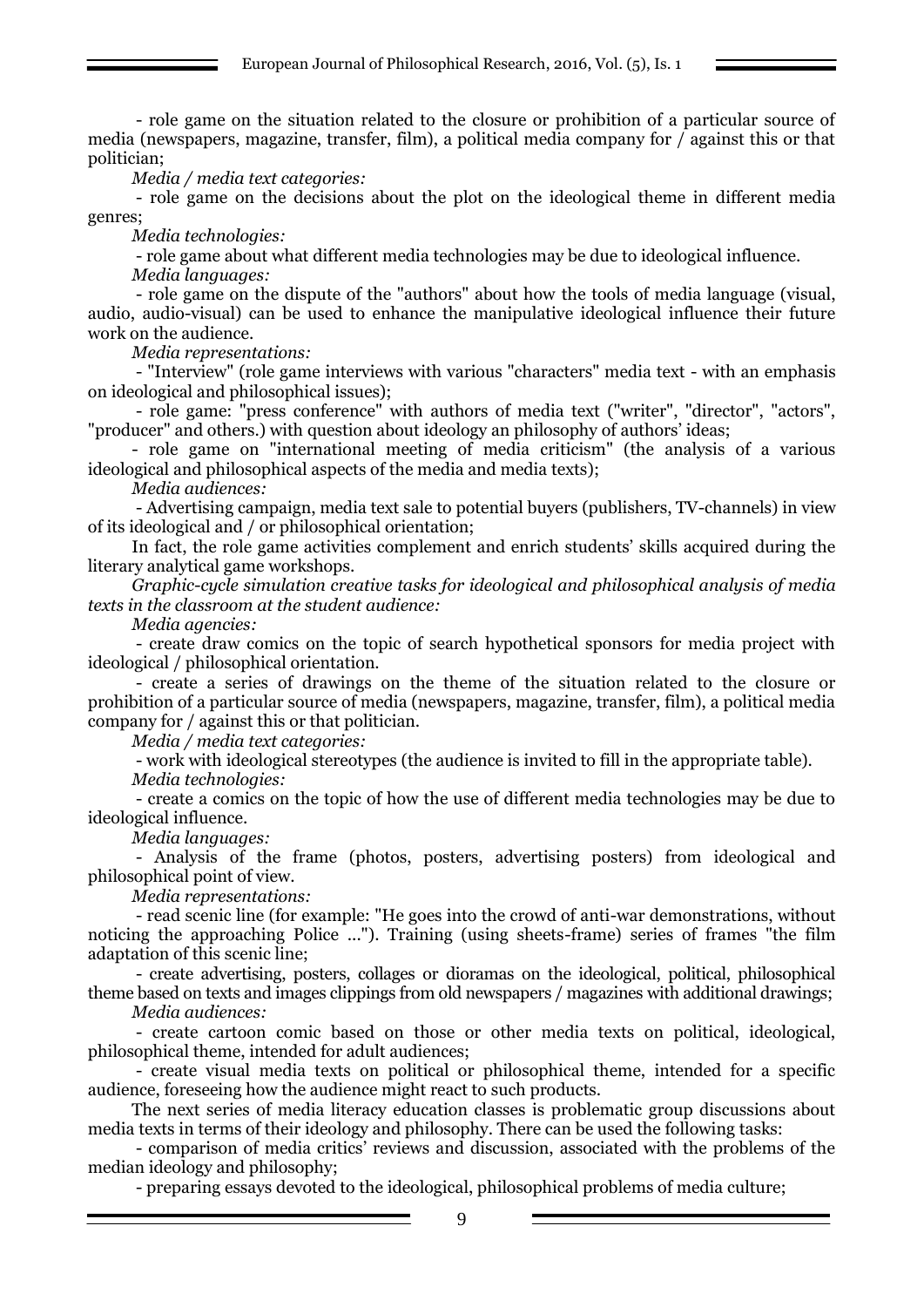- group discussions (with the help of problem questions of the teacher) about a media texts with an emphasis on ideological orientation and philosophical concepts;

- students' reviews about specific media texts of different types and genres, taking into account their ideological orientation and philosophical concepts.

The logic of these creative tasks comes from the fact that the critical analysis of media texts begins with an introduction to the works of critics' community professionals (reviews, theoretical articles, monographs devoted to media culture and specific media texts), in which the audience can judge the different approaches and forms of this type of work.

The audience is looking for answers to the following problem questions: "What is the author of the review see the advantages and disadvantages of media texts, especially his philosophy and ideology?", "How deep reviewers penetrate the philosophical and / or ideological intention of the author?", "Do you agree or not with certain ideological, political reviewers' assessments? Why?", etc.

Then – the works on the essay on the ideology and philosophy of media sphere. And only then - an independent discussion about media texts.

Workshops on skills of critical analysis of media texts are aimed primarily at the ideological and philosophical aspects, the ability to apply this knowledge in new teaching situations.

*The general scheme of a debate:*

- introduction (the goal: to give brief information about the creators of media texts, remind their previous work, refer to other works of these authors, if there is a need to dwell on the ideological, political, philosophical the context of the event, in any case, without touching the ratings the author's position, and, of course, not retelling the plot of the work);

- "reading" of media text (communicative phase);

- discussion about media text, conclusions.

*The questions for ideological and philosophical analysis of the functioning of media in society and media texts* [Silverblatt, 2001, pp.42-43; Fedorov, 2004, pp.43-51; Fedorov, 2006, pp. 175-228]:

*Media agencies:*

Do you know who owns this or other companies that produce, buy and sell media / media texts? Why Are?

The agency determines the target audience for a media text?

Can the agency "create" your audience?

*Media / media text categories:*

On what parameters need to evaluate media messages (political, social, moral, philosophical, artistic, etc.)?

*Media representations:*

Can the media artificially create pseudo-events? If yes, please give specific examples.

Is it possible to absolute objectivity views creators of media texts?

Are there visible signs of deviant behavior, sexism, conformity, anxiety, stereotyped thinking, conflict of generations, etc.?

*Media Audiences:*

Why the audience takes some media representations as true and reject others as false?

Can the media to influence the development of political processes in the society? If so, how? As (for whatever reason) the audience usually chooses / buys media texts?

As the choice of audience affects the strategy, style, and content of media texts?

What is the role of gender, social class, age and ethnic origin in the media perception of the audience?

### **Conclusion**

This article presented the main directions for Ideological and Philosophical Analysis of the functioning of media in society and media texts on media education classes for student audience, including the examples of creative problems and issues associated with this type of the analysis in the context of media education problems, i.e. based on six key concepts of media literacy education: agency, category, language, technology, audience, representation. The author supposes that the Ideological and Philosophical Analysis of the functioning of media in society and media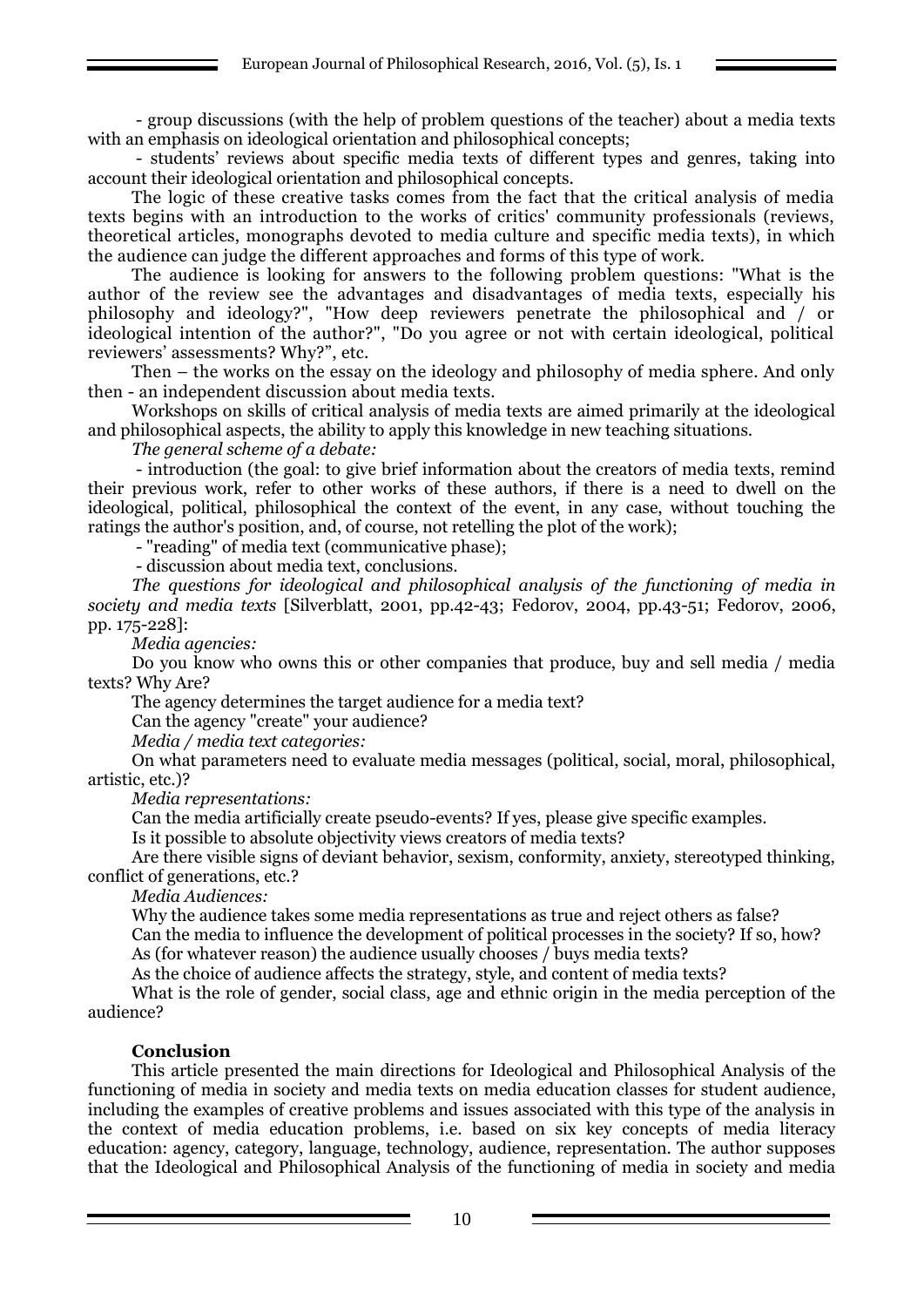European Journal of Philosophical Research, 2016, Vol. (5), Is. 1

texts on media education classes can significantly develop media competence of students, including students' critical thinking.

## **References:**

1. Berger, A.A. (2005). *Seeing is believing. Introduction to visual communication.* Moscow: Williams, 288 p.

2. Beyer, B.K. (1984). Improving Thinking Skills. *Phi Delta Kappan*, 1984. Vol. 65. N 8, p. 56.

3. Buckingham, D. (1990). Media Education: From Pedagogy to Practice. In: Buckingham, D. (Ed.). *Watching Media Learning. Making Sense of Media Education.* London – New York – Philadelphia: The Falmer Press, pp.3-15.

4. Buckingham, D. (2003). *Media Education: Literacy, Learning and Contemporary Culture.* Cambridge, UK: Polity Press, 219 p.

5. Fedorov, A.V. (2004). Specificity of media pedagogical students // *Pedagogy.* 2004. N<sup>o</sup> 4, pp. 43-51.

6. Fedorov, A.V. (2006). Media Education: creative tasks for students and pupils // *Innovation in Education*. 2006. N 4, pp. 175-228.

7. Lacis, A., Keylina, L. (1928). *Children and movies.* Moscow: Teakinopechat, 88 p.

8. Masterman, L. (1984). *Television Mythologies.* New York: Comedia.

9. Masterman, L. (1985). *Teaching the Media.* London: Comedia Publishing Group, 341 p.

10. Masterman, L. (1997). A Rational for Media Education. In: Kubey, R. (Ed*.) Media Literacy in the Information Age*. New Brunswick (U.S.A.) and London (UK): Transaction Publishers, pp.15-68.

11. Masterman, L. (1998a). *18 Principles of Media Education. In:*  <http://www.screen.com/mnet/eng/med/class/support/mediacy/edec/masterman.htm>

12. Masterman, L. (1998b). Media Education Revolution. In: Hart, A. (Ed.). *Teaching the Media. International Perspectives.* Mahwah, New Jersey – London: Lawrence Erlbaum Assoc. Publishers, p.x.

13. Masterman, L. (2000). New Paradigms and Directions. *Telemedium. Journal of Media literacy*. Vol. 46. N 1, p.7.

14. Potter, W.J. (2001). *Media Literacy.* Thousand Oaks – London: Sage Publication, 423 p.

15. Potter, W.J. (2014). *Media Literacy.* L.A.: Sage.

16. Silverblatt, A. (Ed.). (2014). *The Praeger Handbook of Media Literacy* (in 2 volumes). Santa Barbara, California and Oxford, England: Praeger.

17. Uritzky, N.C. (1954). *Cinema in extracurricular activities.* Moscow, 120 p.

### УДК 1

#### **Идеологический и философский анализ функционирования медиа в обществе и медиатекстов на медиаобразовательных занятиях**

### Александр Федоров

Таганрогский институт имени А.П. Чехова,

филиал Ростовского государственного университета экономики, Российская Федерация

Доктор педагогических наук, профессор

E-почта: mediashkola@rambler.ru

**Аннотация.** Идеологический и философский анализ – это анализ идеологических, философских аспектов медийной сфере. Теоретической основой здесь становится идеологическая теория медиа: предполагается, что средства массовой информации могут сознательно влиять на общественное мнение, в том числе в интересах определенных социальных классов, рас или нации. Педагогическая стратегия медиаобразования сводится тут к изучению политических, философских, социальных и экономических аспектов национальных средств массовой коммуникации, к анализу многочисленных противоречий, которые содержат эти вопросы с точки зрения конкретного класса, расы, религии или нации.